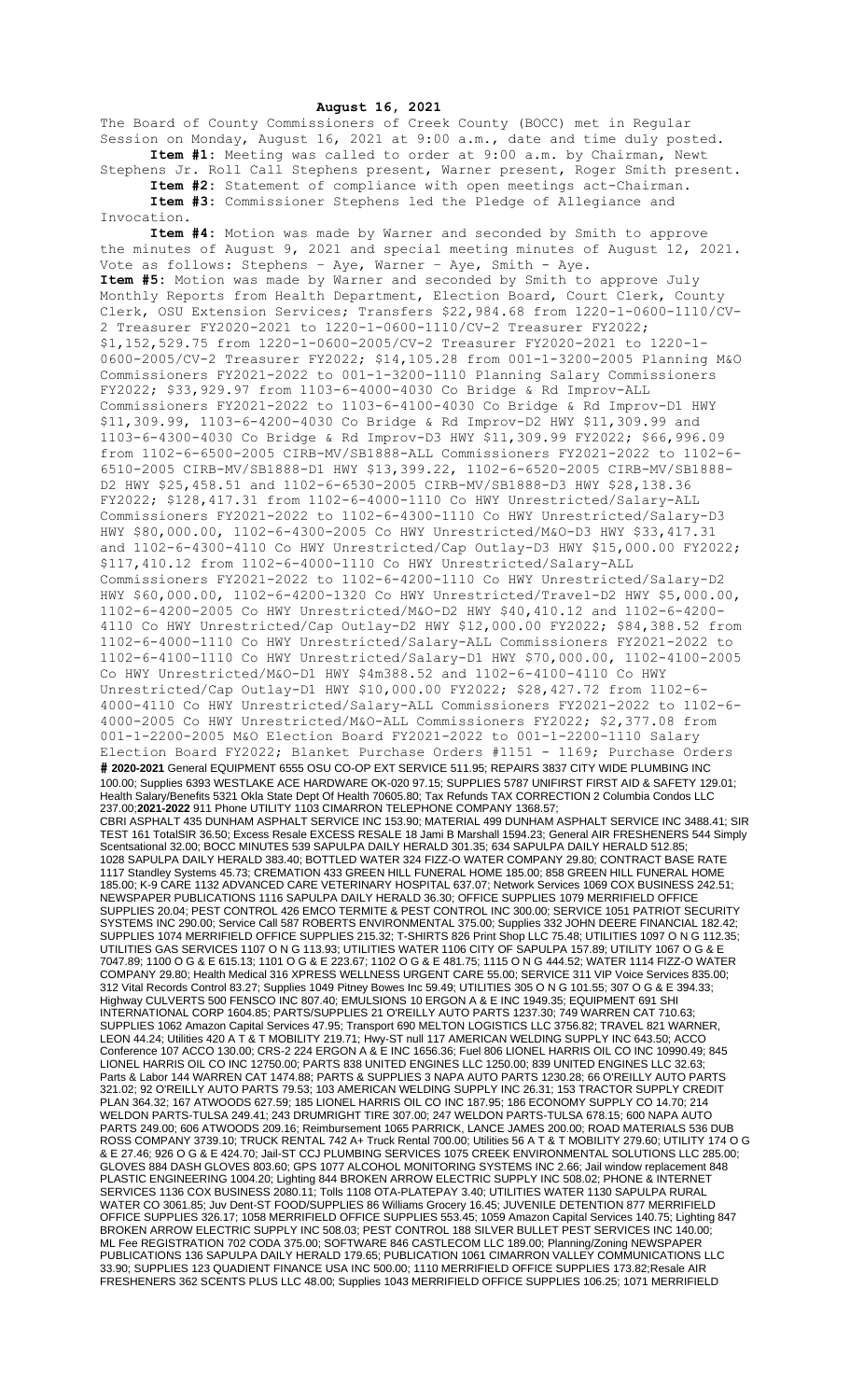OFFICE SUPPLIES 155.00; SH Commissary Commissary 132 TIGER CORRECTIONAL 3350.78; SH Svc Fee Training 1076 CENTRAL TECHNOLOGY CENTER 50.00; 1078 CENTRAL TECHNOLOGY CENTER 25.00;Tax Refunds TAX CORRECTION 19 Archrock Services 1936.08; 20 Corelogic Inc 38.00; 21 Corelogic Inc 86.00; 22 Corelogic Inc 374.00. Vote as follows: Stephens – Aye, Warner – Aye, Smith – Aye.

**Item #6: NO DISCUSSION** of new business. (In accordance with the Open Meetings Act, Title 25 O.S. § 311(A)(9), new business defined as any matter not known about or which could not have been reasonably foreseen within 24 hours of this meeting.)

**Item #7:** Motion was made by Warner and seconded by Smith to sign Transcript and deed on property located in O.T. Depew Lot 19, Blk 22 that was sold in public sale on 8-9-21. Vote as follows: Stephens – Aye, Warner – Aye, Smith – Aye.

**Item #8:** Motion was made by Warner and seconded by Smith to allow the use of the County Courthouse Complex by Sapulpa FOP Lodge #49 and Four Kings LE/MC for Poker Run to be held on August 28, 2021, beginning and ending at the Creek County Courthouse Complex parking lot. Jim Holcomb stated this is benefiting Special Olympics, there will be food and entertainment. Vote as follows: Stephens – Aye, Warner – Aye, Smith – Aye.

**Item #9:** Motion was made by Warner and seconded by Smith to allow Sapulpa Main Street to use the Courthouse parking lot for the Route 66 Blowout on September 11, 1011. Cindy Lawrence spoke to the Board, we will begin setting up late on Friday, September 10, 2021 with the tent and Fire Department. We will also make sure that the insurance information is sent over. The event will be from 6 a.m. to 6 p.m. Vote as follows: Stephens – Aye, Warner – Aye, Smith – Aye.

**Item #18: DISCUSSION ONLY/NO ACTION** to address violations of the county's utility permitting requirements by Ecolink Broadband, a service of East Central Electric Cooperative, crossing and running parallel to 161st St. S. near S. Main Street and other roads in that vicinity in District #1. Stephens discussed previous conversations with Steve Shrum, Engineer over the project, it was stated that it was going to be overhead lines, so there was not going to be issues. Then we had another conversation two days later about no utility permits requested and no specs with the engineer and contractor. Our permits are located on the County webpage and are required. Then on Thursday, we find out they are putting the fiber in by boring top of ditch on 161<sup>st</sup> and laying fiber at the top of the ditch, beside coverts and through coverts, not even meeting county specs. Our minimum standards are not much, but they are there to protect the county. A lot of the area where the fiber was laid does not meet the standards, nor was there a permit issued. I would like to review the plans and discuss the current issues with you and get this fixed, before additional measures are taken. East Central cannot proceed laying fiber without correcting issues and following the permit process. There are laws that help protect the county, along with rules from the Oklahoma Corporation Commission. Tim Smith, East Central General Manager spoke to the Board, we admit this was an oversight on our part, we want to correct the situation as quickly as we can. We want to have a joint partnership with the county, we realize we did not follow the proper procedures and need to take a step back and start following the guidelines, with permits, assume responsibility for damages and fix them. Stephens stated we would like to give you two weeks and the opportunity to meet with Glen, Project Manager walk through issues in the areas. Have the Engineers look at the county specs and determine what needs to be corrected. We also would like a plan developed within those two weeks for corrections, if not we will proceed with the current violations. Smith stated we want to follow the rules and requirements, we will be starting by filling out permits and come back in two weeks with plans. We want to make this right with the county. There was discussion of some of the broadband being laid is part of a grant East Central received with Federal Funds, we have been rushing moving that completion date up from 2025 to 2023. Warner asked if a mapped area is available with service areas you are currently working on or will be completing with grant funds. Smith stated yes, on our website, but I can provide you with a map as well. Smith again expressed the appreciation of being able to work with Creek County. Smith stated that with this grant we are anticipating 97% of the lines being overhead, with 3% underground. Each project is analyzed by a case-by-case bases. We are wanting to bring broadband to all of rural Oklahoma. Warner discussed possible issues with several companies competing for the same area and laying fiber in the same area as well. The State has asked that each provider provide a map of their plans, Smith stated and we are working closely with the State. With the pandemic it has driven the need of broadband to all households. Stephens stated we will follow up in two weeks.

**Item #10:** Motion was made by Stephens and seconded by Warner to award electrical additions to the commercial building at the Fairgrounds to Tyco Electric per recommendations of the Fair Board for \$12,981.50, as per Title 61 O.S. § 101-138. Warner asked if the quotes were apples to apples, Jonathan Kieffer stated yes. The Fair Board met on 8/12/21 and recommended Tyco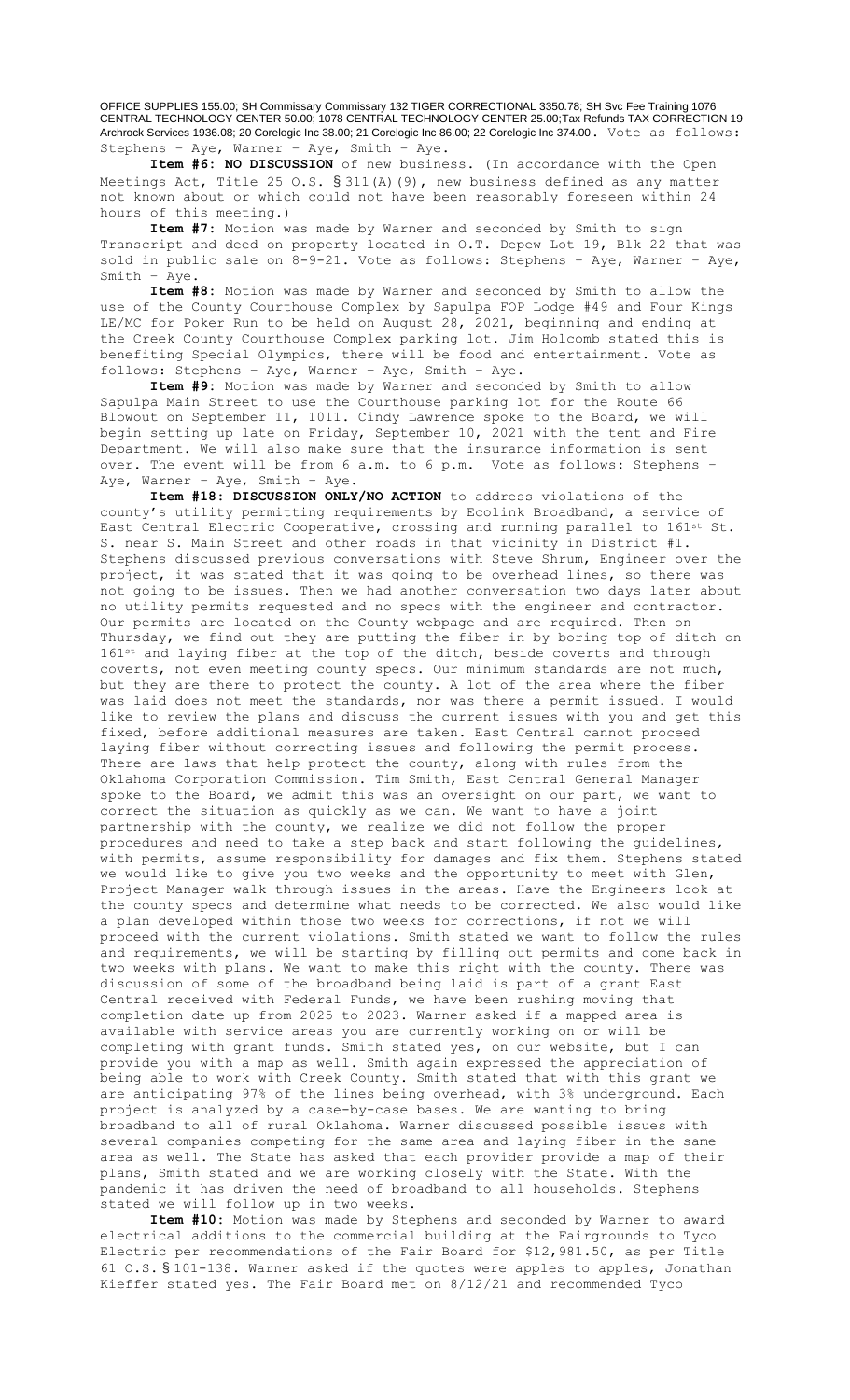Electric. Kieffer stated we are wanting to add some electrical, lighting, exit signs for easier use to the Commercial Building. We are needing this done for the Fair, which is September 23rd through the 26<sup>th</sup>, 2021. Quotes submitted by Tyco Electric Inc., Dizzy Dean Electric LLC and RCS Electric Inc. Stephens stated we need to have some discussion of what upgrades can be done at the facility to meet the EOP plan for Creek County through the ARPA Funds. Kieffer stated just let them know when you would like a walk through to discuss. Vote as follows: Stephens – Aye, Warner – Aye, Smith – Aye.

**Item #11:** Motion was made by Stephens and seconded by Warner to hire Jacob Pilgrim as the assistant to Emergency Management starting this morning at \$40,503.60 Third Deputy Salary per recommendations of Covey Murray. Murrays stated he had conducted the interviews with the three applicants, I feel Jacob would be the best for the position, Warner agreed. Stephens stated both his employees were emergency responders and either would one would have done a good job. Murray stated that one that applied had asked that application be pulled, due to pay. Tandra McClellan discussed the transferring of vacation, sick and comp-time with the Board or would the Board want to do a payout, as the employee is coming from Highway account to General Fund. Vote as follows: Stephens – Aye, Warner – Aye, Smith – Aye.

**Item #12:** Motion was made by Warner and seconded by Smith to sign **Resolution#2021-114** adopting 2021/2022 INCOG REAP resolution and authorizing the Chairman to sign. Barbara Albritton, INCOG this is the twenty-sixth year for this program, it has had a couple of changes with increased funding. Albritton stated that there are three direct applications for each Commissioner. We also can sponsor Rural Fire Departments and Rural Water Districts. District #2 and #3 have funded applications currently, with 81st St. and Airport Road. Our amounts have increased this year for REAP from \$40,000.00 to \$50,000.00 and transportation from \$60,000.00 to \$80,000.00. Albritton stated that District #2 and #3 could resubmit their application on project to maximize the amount approved. Applications are due by October 15, 2021, INCOG will approve applications for submission to Department of Commerce on December 15, 2021. Contracts would be ready in January. Stephens stated he may submit a project. Vote as follows: Stephens – Aye, Warner – Aye, Smith – Aye.

**Item #13:** Motion was made by Stephens and seconded by Warner to pass for one week until 8-23-21 on replacing two air conditioners at the Sheriff's Office. Glen Musser stated he has only received two quotes back and would really like to wait on a third. We have two air conditioners left to replace at the Sheriff's Office, but we have one that is completely down. Over the last five to six years, we have replaced all the others and these are the only two old units. I would really like to replace both units. Stephens stated we will pass for a week, so he can get the third quote. Vote as follows: Stephens – Aye, Warner – Aye, Smith – Aye.

**Item #14:** Motion was made by Stephens and seconded by Smith to accept **Bid#21-14 Floor Covering** and pass for one week until 8-23-21 to review. Bid received from Carpet Direct. Vote as follows: Stephens – Aye, Warner – Aye, Smith – Aye.

**Item #15:** Motion was made by Warner and seconded by Smith to accept **Bid#21-15 Sale of a Surplus 2019 Grader from District #2** and pass for one week until 8-23-21 to review. Warner asked how does a sale to another county take place, Andrew Goforth, Assistant District Attorney stated he will have to review and make sure the proper process was handled by Rogers County. Bids received from Yellowhouse, Warren Cat and Rogers County District #1 Commissioner, Dave Delozier. Vote as follows: Stephens – Aye, Warner – Aye, Smith – Aye.

**Item #16:** Motion was made by Warner and seconded by Smith to accept **Bid#21-16 One or More New or Used Graders with financing** and pass for one week until 8-23-21 to review. Bids submitted by Yellowhouse, Warren Cat, OCT Equipment LLC., and Equipment Share. Vote as follows: Stephens – Aye, Warner – Aye, Smith – Aye.

**Item #17:** Motion was made by Warner and seconded by Smith for the Allocation of Beverage Tax to be distributed as follows Bristow \$4,258.02; Depew \$480.92; Drumright \$2,937.33; Kellyville \$1,161.62; Kiefer \$1,701.73; Lawrence Creek \$151.68; Mannford \$3,107.51; Mounds \$1,180.11; Oilton \$1,024.74; Sapulpa \$20,753.70; Shamrock \$103.58; Slick \$133.18. Vote as follows: Stephens – Aye, Warner – Aye, Smith – Aye.

**Item #19:** Motion was made by Stephens and seconded by Warner to approve Utility Permit from Angela Hughes for Cox Communications per County Specs for underground utility line, by boring, size of line \$0.625, to parallel US Rt 66 approximately N. of HWY 166 Jct. further described 693' N.E. of Section 24, T18N, R11E in District #1. Vote as follows: Stephens – Aye, Warner – Aye, Smith – Aye.

**Item #20:** Motion was made by Stephens and seconded by Warner to approve Utility Permit from Sapulpa Rural Water Company per County Specs for 1" waterline across, by boring, size of line  $1''$ , to cross W. 81st St. S. approximately 1/10-mile E. Gary Dr., further described as 1520' W. of the